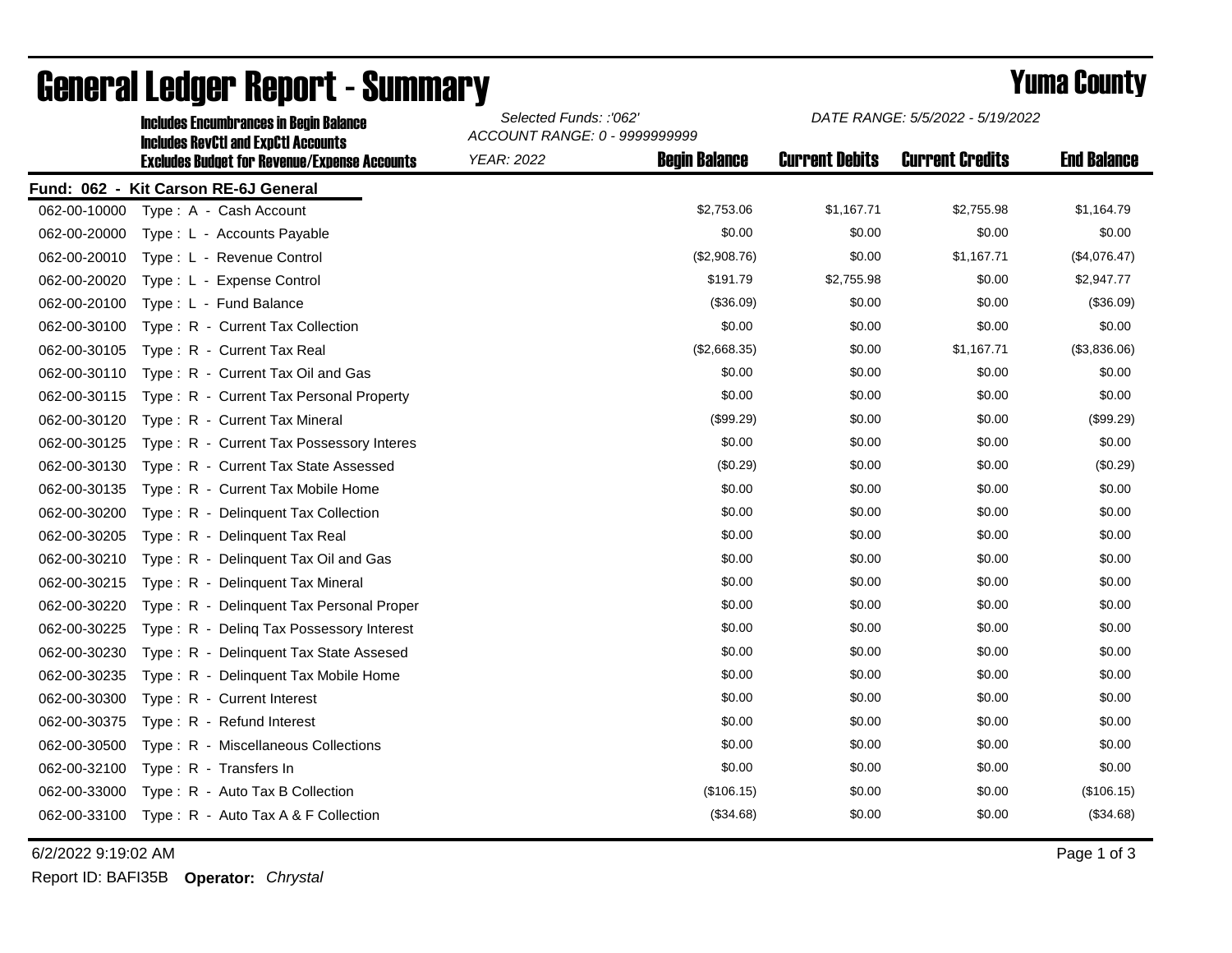| <b>Includes Encumbrances in Begin Balance</b><br><b>Includes RevCtI and ExpCtI Accounts</b> |                                      | Selected Funds:: '062'<br>ACCOUNT RANGE: 0 - 9999999999 |                       | DATE RANGE: 5/5/2022 - 5/19/2022 |                    |
|---------------------------------------------------------------------------------------------|--------------------------------------|---------------------------------------------------------|-----------------------|----------------------------------|--------------------|
| <b>Excludes Budget for Revenue/Expense Accounts</b>                                         | <b>YEAR: 2022</b>                    | <b>Begin Balance</b>                                    | <b>Current Debits</b> | <b>Current Credits</b>           | <b>End Balance</b> |
| Fund: 062 - Kit Carson RE-6J General                                                        |                                      |                                                         |                       |                                  |                    |
| Type: X - Treasurer Fees<br>062-00-49100                                                    |                                      | \$6.92                                                  | \$2.92                | \$0.00                           | \$9.84             |
| Type: R - Transfer Out<br>062-00-49401                                                      |                                      | \$0.00                                                  | \$0.00                | \$0.00                           | \$0.00             |
| Type: X - Checks Written / ACH Transfer<br>062-00-49500                                     |                                      | \$184.87                                                | \$2,753,06            | \$0.00                           | \$2,937.93         |
|                                                                                             | Fund: 062 - Kit Carson RE-6J General | (\$2,716.97)<br>Totals :                                | \$6.679.67            | \$5,091.40                       | (\$1,128.70)       |
| <b>Total Fund Revenues:</b>                                                                 | \$1.167.71                           | <b>Total Fund Expenses:</b>                             | \$2.755.98            | <b>Net Revenue Over Expense:</b> | (\$1,588.27)       |

## General Ledger Report - Summary **Example 2018** Yuma County